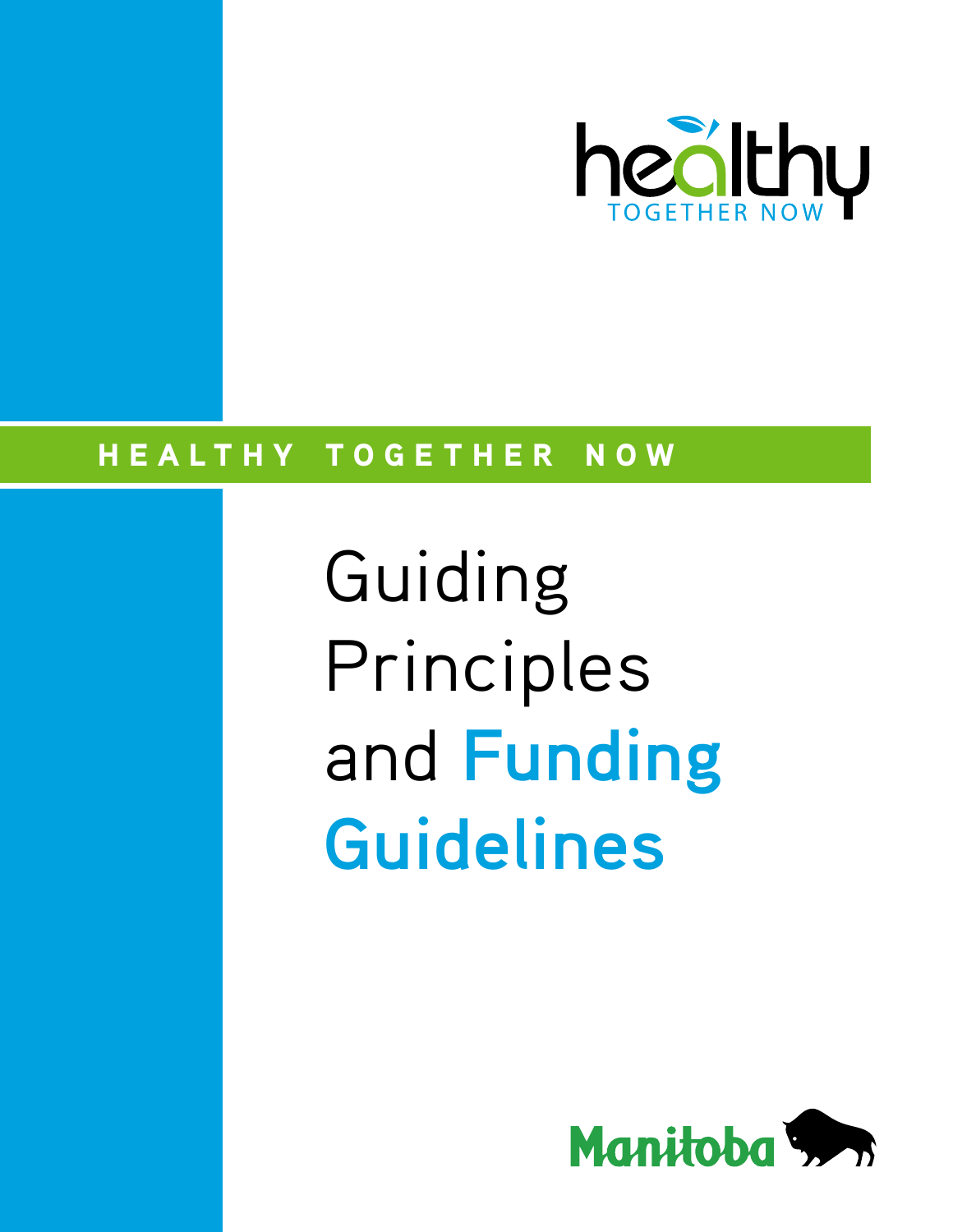# **SECTION A**

### **Please read before you apply:**

- All applications will be considered. Priority will be given to projects that include underserved populations and prevent chronic disease as described within this guideline.
- Region/Community-based committees review applications to ensure that funding decisions reflect local needs and priorities.
- Healthy Together Now (HTN) might not fund identical projects across different regions or communities.

**Before you apply for funding,** it is important to talk with your Regional Health Authority HTN contact. There are differences between regions/communities, such as application dates and the amount of funds available. In some areas, applications are only accepted once per year. In other areas, applications are accepted more than once per year. Your Regional Health Authority HTN contact will work with you to make sure your project meets the guidelines.

HTN contact names can be found at [www.healthytogethernow.net/regions/](https://healthytogethernow.net/regions/)

### **Introduction and Background**

HTN is led by community members, coordinated by the regional health authority and is supported by the Manitoba government. This program helps prevent chronic disease and increases opportunities for all Manitobans to improve health, especially underserved populations. A community development and health equity approach is an important factor to meet funding guidelines. See the goals, guiding principles and guidelines below. See definitions in Section B.

### **Goals**

- 1. To support community-led health promotion<sup>1</sup> activities.
- 2. To bring together organizations, communities, regions, and government to promote health and address chronic disease.
- 3. To partner with groups and organizations to create new programs or strengthen existing programs.
- 4. To give communities the knowledge, skills and support needed to develop and offer health promotion programs.

<sup>1 &</sup>quot;Health promotion is the process of enabling people to increase control over, and to improve, their health. It moves beyond a focus on individual behaviour towards a wide range of social and environmental interventions."- World Health Organization, 2019 [https://www.who.int/topics/health\\_promotion/en/](https://www.who.int/health-topics/health-promotion#tab=tab_1).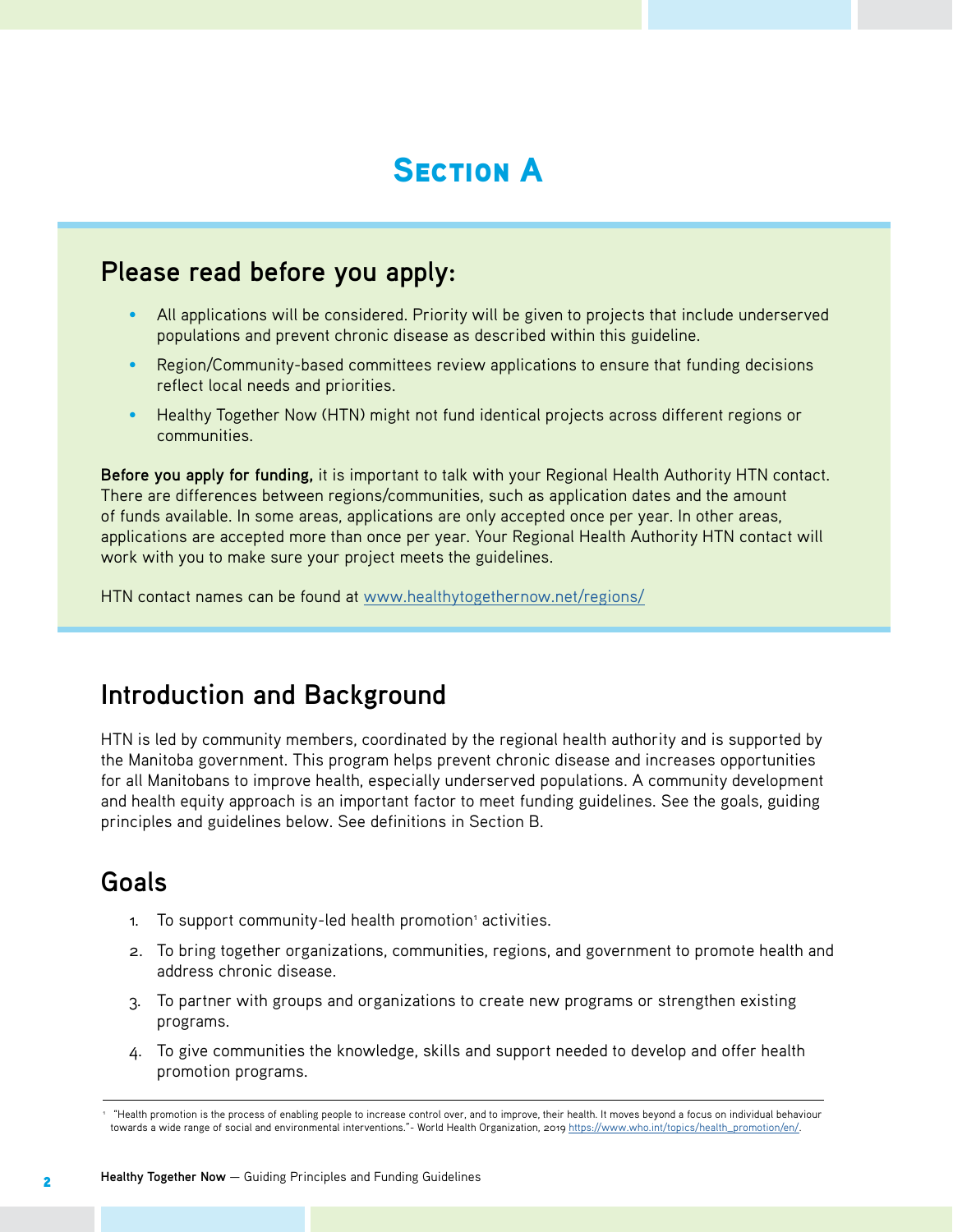# **SECTION B**

## **Healthy Together Now Guiding Principles (Values)**

The intent of the Healthy Together Now (HTN) Guiding Principles (Values) is to encourage government, organizations and communities to work together in a way that unites, honours the contributions of each, and respects each others' unique strengths and approaches.

**Prevention:** HTN supports chronic disease prevention activities for all ages. HTN funding addresses the social determinants of health<sup>1</sup> with a goal to involve underserved populations. Activities must focus on one or more of the following areas:

**Community Development:** "A process where community members come

- healthy eating and access to healthy food
- physical activity
- commercial tobacco prevention and reduction
- mental health and well-being

**Social Determinants of Health**

**The conditions in which people are born, grow, live, work and age- such as housing, food, income, natural and built environments, social safety net and social inclusion.2**

together to take collective action and generate solutions to common problems."<sup>3</sup>

**Community-owned:** A community-owned approach respects and honours local cultures and traditions when planning and implementing programs. This approach is respectful of the community's readiness, skills, abilities, resources, knowledge and experience.

**Partnerships:** The relationships between partners helps HTN succeed. Government, organizations and communities are encouraged to work together in a way that unites partners, honours the contributions of each, and respects their unique strengths and approaches.

**Accountability**: The communities involved, Regional Health Authorities, HTN committees and Manitoba Health, Seniors and Active Living, are responsible for HTN programs.

**Health Equity:** The goal is to develop structures and processes that remove unfair and avoidable barriers to health between population groups. All people can reach their full health potential including underserved populations. Achieving health equity will improve the health of all Manitobans.4

<sup>&</sup>lt;sup>2</sup> National Collaborating Centre for Determinants of Health. Glossary of essential health equity terms 2014. Available from: [http://nccdh.ca/resources/entry/](http://nccdh.ca/resources/entry/english-glossary-of-essential-health-equity-terms) [english-glossary-of-essential-health-equity-terms.](http://nccdh.ca/resources/entry/english-glossary-of-essential-health-equity-terms)

<sup>3</sup> United Nations Terminology Database (UNTERM). Retrieved June 27, 2019. Available from https://unterm.un.org

<sup>4</sup> Chief Provincial Public Health Officer. Healthy environments, healthy people [internet]. Winnipeg, MB: Government of Manitoba, Health, Healthy Living & Seniors; 2015. Available from: [https://www.gov.mb.ca/health/cppho/docs/hehp.pdf.](https://www.gov.mb.ca/health/cppho/docs/hehp.pdf)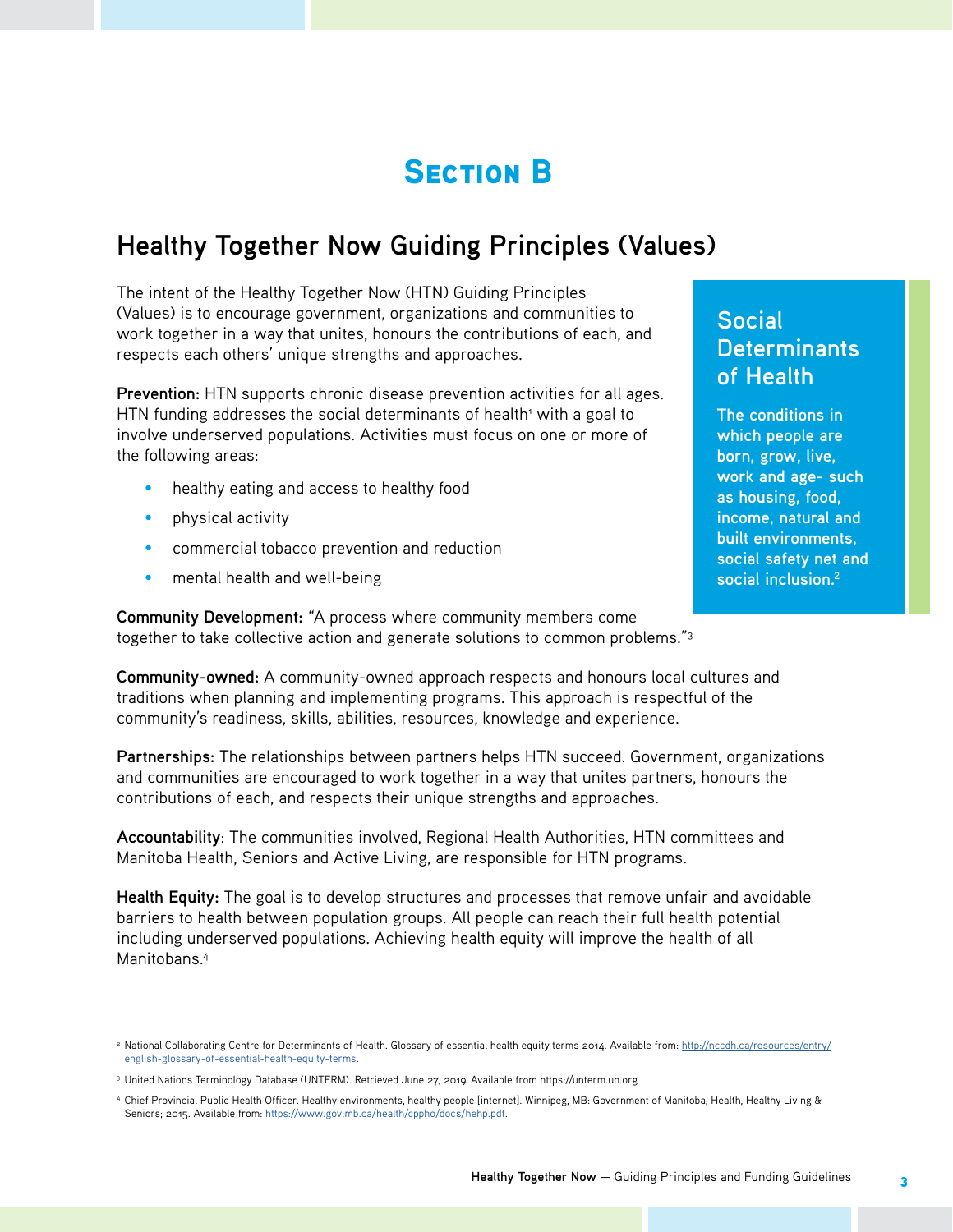**Underserved Populations:** Higher need populations are more likely to experience poor health outcomes and shorter life expectancy. These populations include:

- Indigenous peoples<sup>5</sup>
- newcomers and refugees
- visible minorities
- people living in poverty
- individuals living with mental health and substance use concerns
- individuals with disabilities
- people experiencing long-term unemployment, homelessness or other types of economic and social issues.

**Evidence-Informed:** Use community experience, best practices and HTN experience to design each project and measure its effectiveness.

**Integrated:** Align with and build upon existing programs, activities and partnerships, to add value and boost their reach.

**Sustainable:** Promote lasting effects and programs that continue beyond HTN funding through strong partnerships and community ownership. Increase skills, knowledge and ability at the community level to carry out prevention programs that help communities maintain and improve their health.

**Capacity Building:** Encourage growth at the community level by identifying, using and improving the ability of individuals and groups to develop resources, skills, leadership and commitments needed to set priorities, take action and accomplish goals.

**Effective Communication:** Build capacity, share knowledge and discuss successes, challenges and collective problem solving through ongoing, open conversation between all regions, partners and communities. Support open and transparent communication by using plain language.

**Knowledge Sharing:** Foster learning of both successes and challenges through local community knowledge. The sharing of community stories is a valued process.

<sup>5</sup> Chief Provincial Public Health Officer. Healthy environments, healthy people [internet]. Winnipeg, MB: Government of Manitoba, Health, Healthy Living & Seniors; 2015. Available from: [https://www.gov.mb.ca/health/cppho/docs/hehp.pdf.](https://www.gov.mb.ca/health/cppho/docs/hehp.pdf)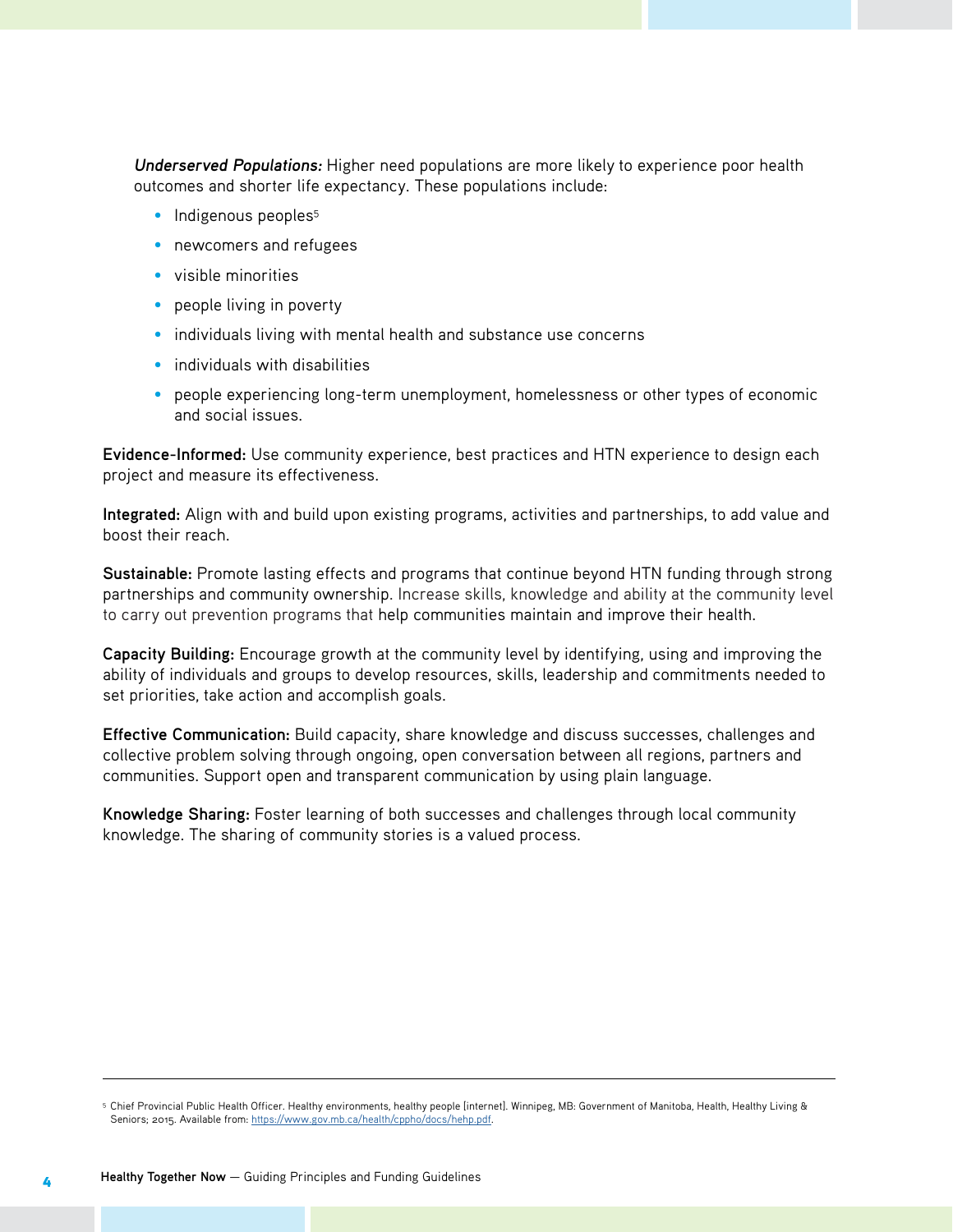# **SECTION C**

## **HTN Funding:**

HTN funding supports communities to start, carry out a project, and evaluate results. HTN funding can also support capacity building. It is not ongoing funding.

Examples of capacity building include:

- Training events where participants learn specific skills, e.g. Food Handler Certificate Course, Active Living Facilitator training, leadership courses, specific coaching or mentoring courses, and Share and Learn events.
- Community needs assessment relating to healthy eating, food security, physical activity, tobacco prevention or mental well-being. Talk to your HTN contact for more information.

Examples of sustainability include when:

- Funding is obtained from another source (agency, organization, foundation or community partnership) to assist with the project activities and/or fund the project after HTN funding is finished.
- Project costs are paid by another organization(s) or partner(s) in the community on an ongoing basis.
- Individual or group leadership and capacity is increased because of the experience gained from the HTN project. The community may move forward with similar projects/ new initiatives without the support of HTN funding or regional health staff.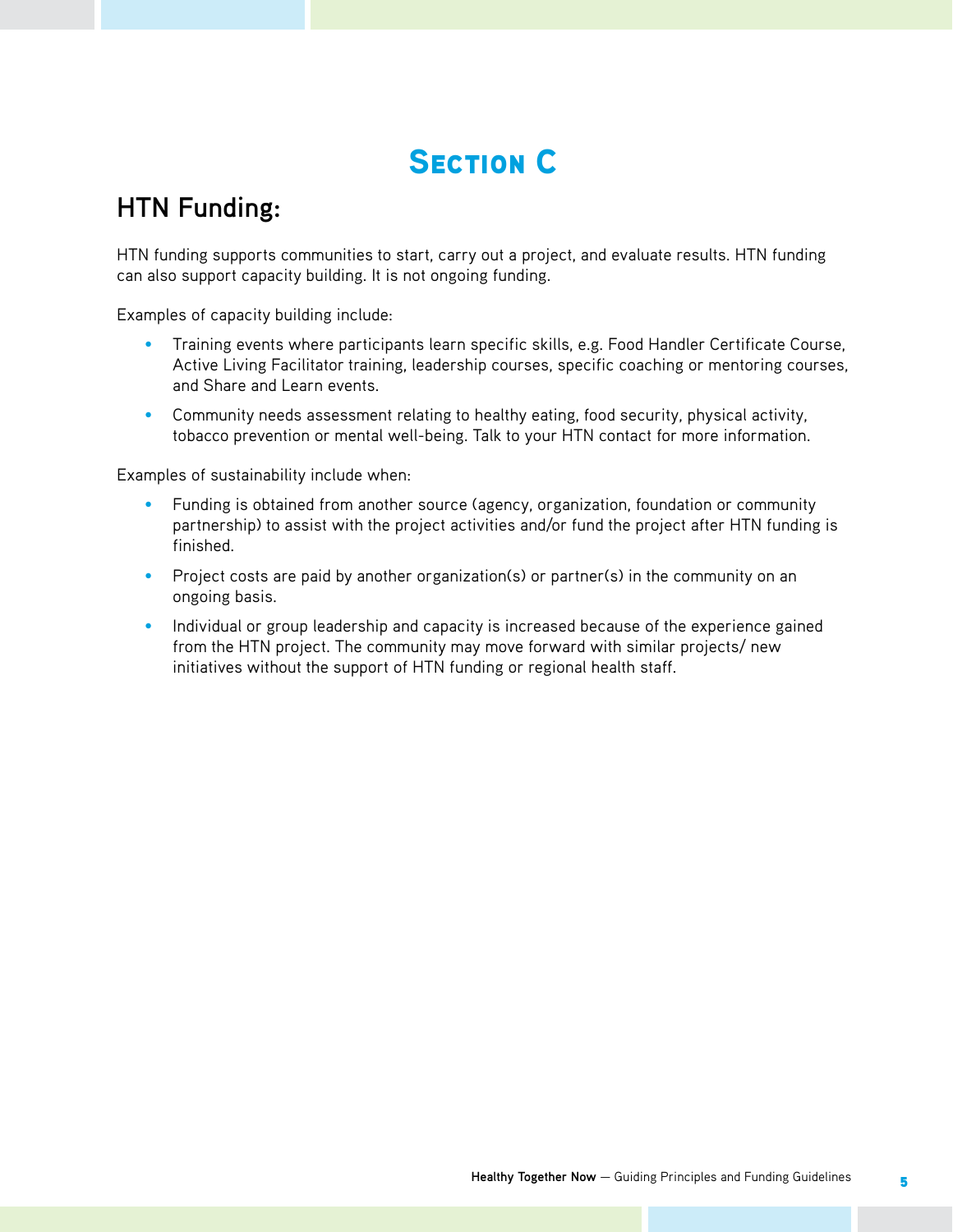| Category                       | <b>Funding can cover</b>                                                                                                                                                                                                                                                                                                                                                                                     | <b>Funding does NOT cover</b>                                                                                                                                                                                                                                                                                                                                                                                                                                                                                                                               |
|--------------------------------|--------------------------------------------------------------------------------------------------------------------------------------------------------------------------------------------------------------------------------------------------------------------------------------------------------------------------------------------------------------------------------------------------------------|-------------------------------------------------------------------------------------------------------------------------------------------------------------------------------------------------------------------------------------------------------------------------------------------------------------------------------------------------------------------------------------------------------------------------------------------------------------------------------------------------------------------------------------------------------------|
| Resources/<br>People/<br>Space | 1. Cost of an honorarium for<br>instructors (person who<br>teaches skills or knowledge at<br>a session).<br>2. Rental of space to offer<br>community sessions. Only if<br>no other option is available<br>in the community through<br>partnerships (such as in-<br>kind/ free space at schools or<br>recreation centres).                                                                                    | 1. Salary or contracted staffing positions.<br>(Cannot increase existing part-time<br>positions, top up existing staff salaries or<br>create new positions).<br>2. Deficit reduction.<br>3. Rental of office space.<br>4. Capital cost items, such as building repairs<br>or renovations.<br>5. Fundraising events.                                                                                                                                                                                                                                         |
| Supplies/<br>Equipment         | 1. Manuals or supplies that<br>support ongoing<br>programming.<br>2. Low cost items that<br>can be used by a large<br>number people and where<br>programming is provided<br>to support the use of these<br>items.<br>3. Equipment loan programs for<br>community members may be<br>considered.<br>HTN groups must plan<br>for storage, access and<br>maintenance of supplies and<br>equipment.               | 1. The purchase of items that would benefit a<br>private business.<br>2. Tobacco products<br>(with the exception of tobacco products used<br>for traditional purposes e.g. sacred tobacco<br>given as an offering to an Elder).<br>3. Donation to another organization or<br>re-granting of HTN dollars to another<br>organization.<br>4. Cash prizes or gift cards.<br>5. Team uniforms and travel.<br>6. T-shirts or jackets for HTN activities or<br>events (applies to both participants and<br>planning committees).<br>7. Trails and play structures. |
| Access to<br>participation     | Increasing access to<br>participation:<br>Coverage for these items may<br>be considered. Approval is at<br>the region's discretion<br>1. Transportation costs<br>2. Items that promote access<br>(e.g. providing free passes to<br>classes where typical fees<br>would prevent or reduce<br>participation).<br>3. Child-minding<br>4. Cost of a project facilitator<br>(person to coordinate the<br>project) | Ensuring access to participation is not limited:<br>1. Political, religious or special interest groups.<br>Membership to an organization must not<br>limit access to HTN funded events.                                                                                                                                                                                                                                                                                                                                                                     |

### **Examples of what HTN funding can and cannot cover**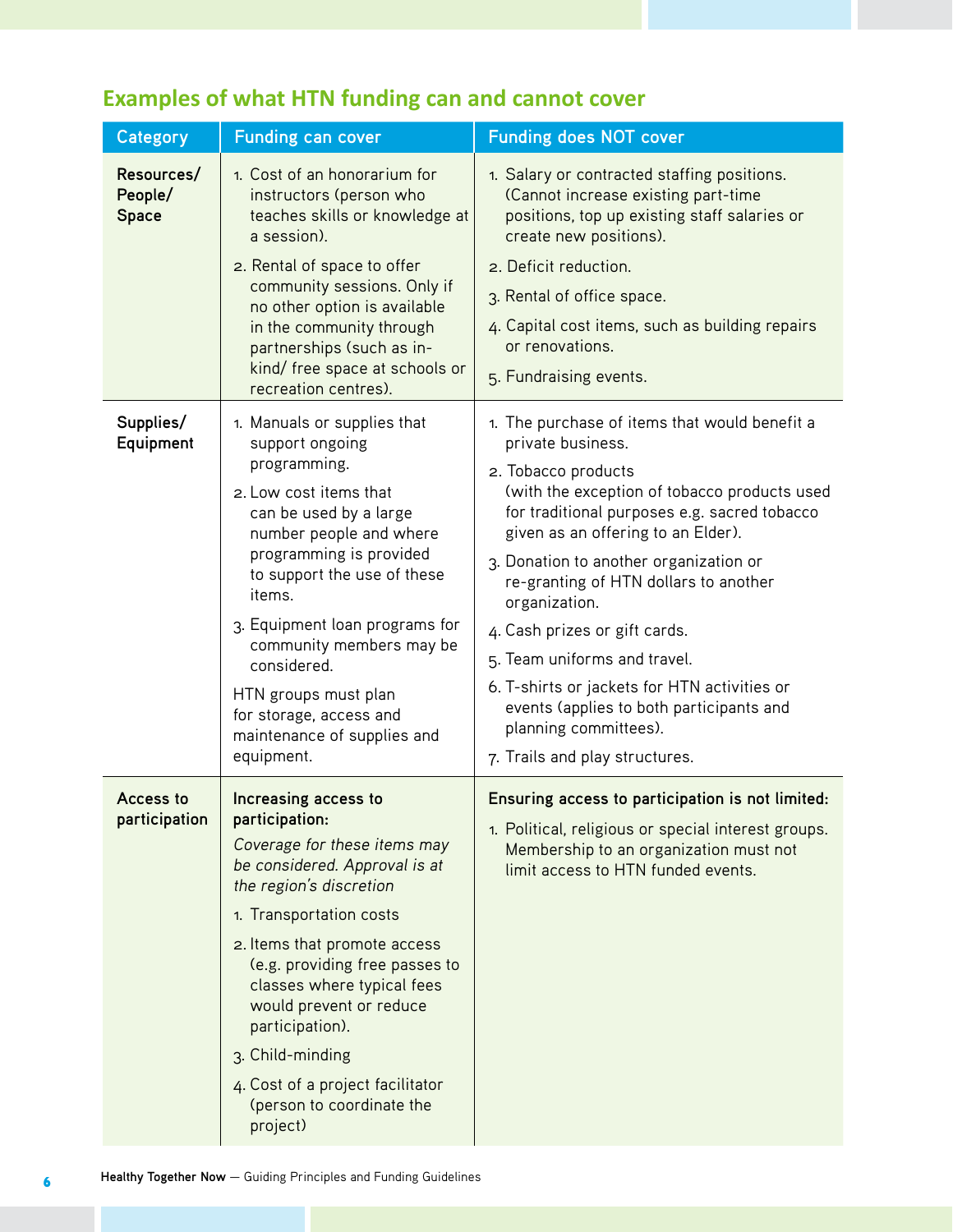| Category | <b>Funding can cover</b>                                                                                                                                                                                                                                                                                                                                                                                                                                                                                                                                                                                                                                                                                                                         | <b>Funding does NOT cover</b>                                                                                                    |
|----------|--------------------------------------------------------------------------------------------------------------------------------------------------------------------------------------------------------------------------------------------------------------------------------------------------------------------------------------------------------------------------------------------------------------------------------------------------------------------------------------------------------------------------------------------------------------------------------------------------------------------------------------------------------------------------------------------------------------------------------------------------|----------------------------------------------------------------------------------------------------------------------------------|
| Food     | Coverage for these items may<br>be considered. Approval is at<br>the Region's discretion.<br>Food costs can be supported<br>when:<br>1. Food skills and knowledge<br>are a major outcome of<br>the project (e.g. cooking<br>classes, healthy cooking<br>demonstrations, label<br>reading).<br>2. Providing healthy snacks<br>may support maximum<br>participation levels and<br>learning potential of<br>community participants.<br>3. Initiatives and projects that<br>increase access to food for<br>all community members.<br>Meals and snacks must:<br>• Be less than $1/3$ of the total<br>cost of a project.<br>• Contain an educational<br>component to model healthy<br>eating.<br>Follow the recommendations<br>in Canada's Food Guide. | 1. Breakfast and snack programs<br>See resource section for other funding options<br>available for breakfast and snack programs. |

All programs preparing or serving food are encouraged to have a food handler on site \*\*In Winnipeg, it is mandatory to have an individual with a food handler certificate on site (refer to City of Winnipeg Food Service Bylaw).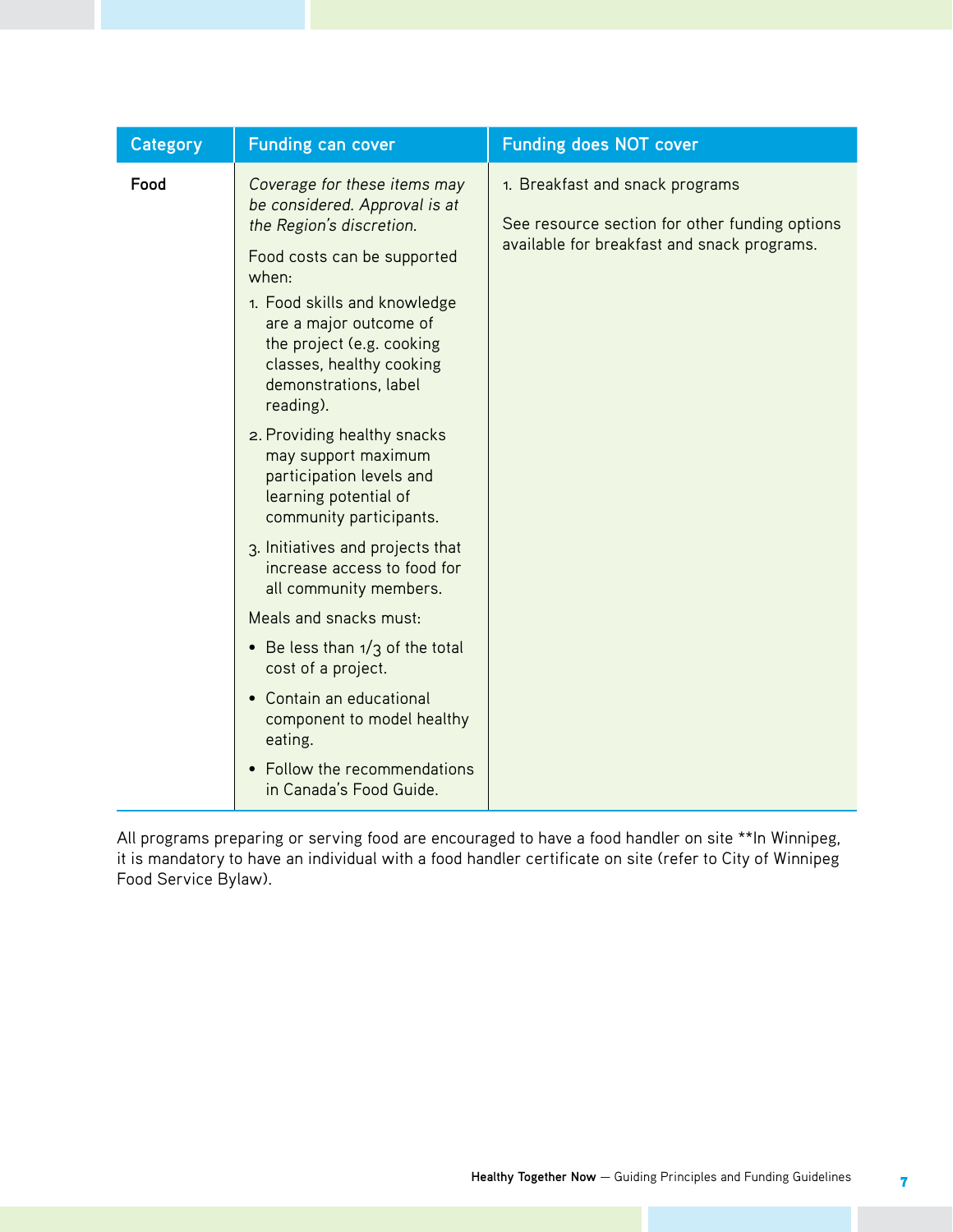# **SECTION D**

## **Recognition of HTN**

Recognize support from HTN and the Manitoba government by including the Healthy Together Now Wordmark or written acknowledgement of funding. Talk with your HTN Regional Lead for further direction.



## **Project Conclusion**

Complete the monitoring form once your HTN project has finished. Connect with your HTN Contact for help.

### **Resources**

See HTN website (<www.healthytogethernow.net>) for program resources.